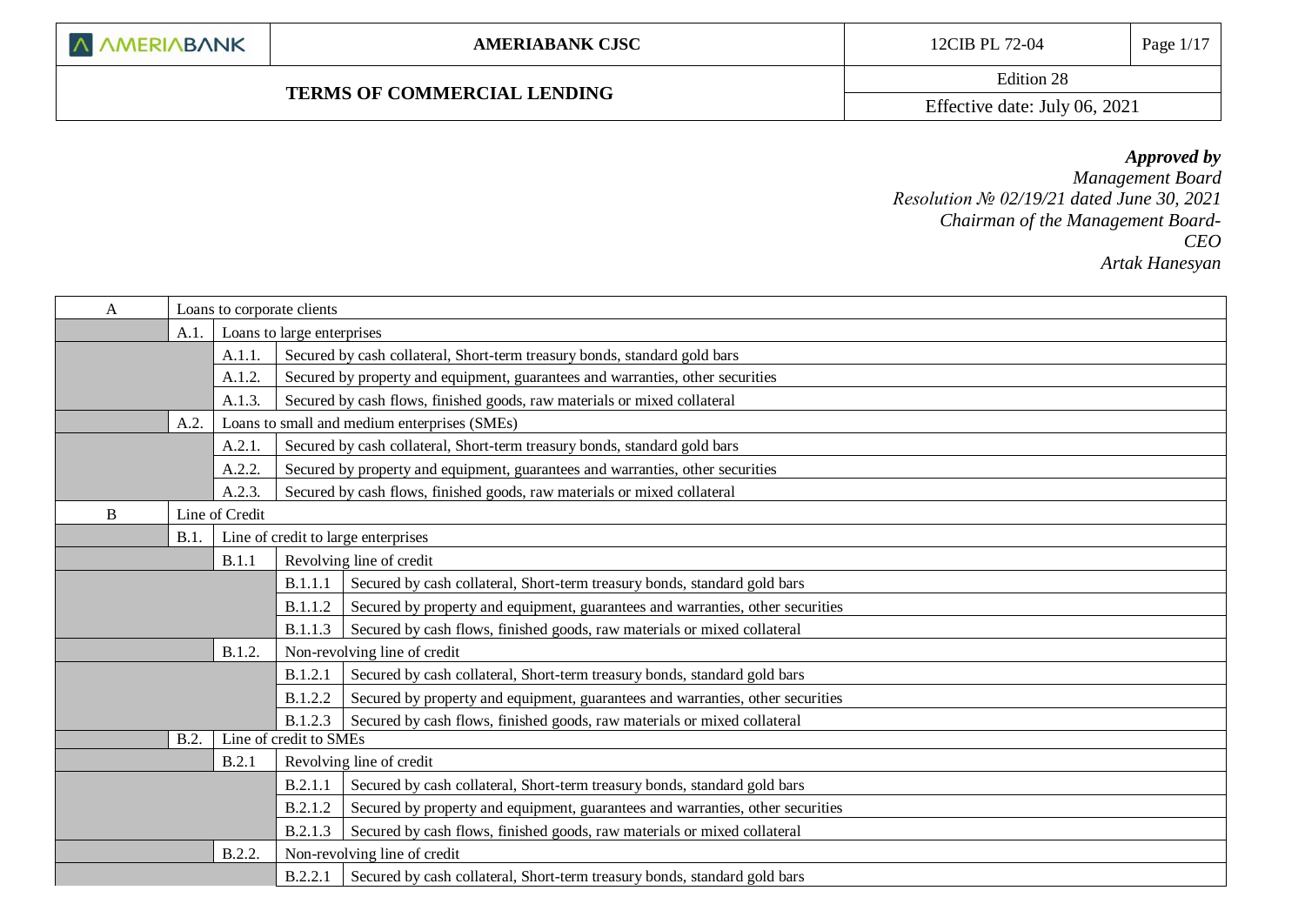## **TERMS OF COMMERCIAL LENDING**

Edition 28

Effective date: July 06, 2021

|                                |      | B.2.2.2 | Secured by property and equipment, guarantees and warranties, other securities |                                                                          |  |  |
|--------------------------------|------|---------|--------------------------------------------------------------------------------|--------------------------------------------------------------------------|--|--|
|                                |      |         | <b>B.2.2.3</b>                                                                 | Secured by cash flows, finished goods, raw materials or mixed collateral |  |  |
| $\mathcal{C}$                  |      |         | Overdraft to corporate clients                                                 |                                                                          |  |  |
|                                | C.1. |         |                                                                                | Overdraft to large enterprises                                           |  |  |
| C.1.1                          |      |         | Secured by cash flows                                                          |                                                                          |  |  |
| C.1.2.                         |      |         |                                                                                | Other security                                                           |  |  |
| C.2.                           |      |         | Overdraft to SMEs                                                              |                                                                          |  |  |
| $C.2.1$ .                      |      |         | Secured by cash flows                                                          |                                                                          |  |  |
| C.2.2.                         |      |         | Other security                                                                 |                                                                          |  |  |
| D<br>Online SME loan/overdraft |      |         |                                                                                |                                                                          |  |  |
|                                |      | D.1.    |                                                                                | Secured by cash flows and guarantee                                      |  |  |
|                                |      | D.2.    |                                                                                | Secured by property and vehicle                                          |  |  |

### **1. LOANS (A.1, A.2)**

1

| # | <b>Terms and conditions</b> | Loans to large<br>enterprises $(A.1)$                        | Loans to SMEs (A.2)                                           | Loans to agro-processing<br>industry for<br>procurement of<br>agricultural raw<br>materials<br>(in accordance with the<br>requirements of the<br>respective program of<br>the Armenian<br>Government) | Loans for purchase of<br>pedigree cattle to promote<br>cattle-breeding in<br>Armenia under 2019-2024<br>program<br>(in accordance with the<br>requirements of the<br>respective program of the<br><b>Armenian Government</b> ) | If financed under<br><b>GAF "Energy</b><br><b>Efficiency for</b><br>SMEs" program <sup>1</sup> |
|---|-----------------------------|--------------------------------------------------------------|---------------------------------------------------------------|-------------------------------------------------------------------------------------------------------------------------------------------------------------------------------------------------------|--------------------------------------------------------------------------------------------------------------------------------------------------------------------------------------------------------------------------------|------------------------------------------------------------------------------------------------|
|   | Loan Amount                 | Over AMD or other<br>currency equivalent<br>of USD 1,500,000 | Up to AMD or other<br>currency equivalent of USD<br>1,500,000 | AMD 3,000,000,000                                                                                                                                                                                     | Up to AMD 300,000,000                                                                                                                                                                                                          | <b>AMD 20-</b><br>500,000,000                                                                  |

<sup>&</sup>lt;sup>1</sup> The cost of purchase of energy-efficient equipment and facilities, infrastructure construction and other projects using renewable energy sources should comprise at least 70% of loan proceeds. The remaining 30% can be invested into other fixed assets of the borrower.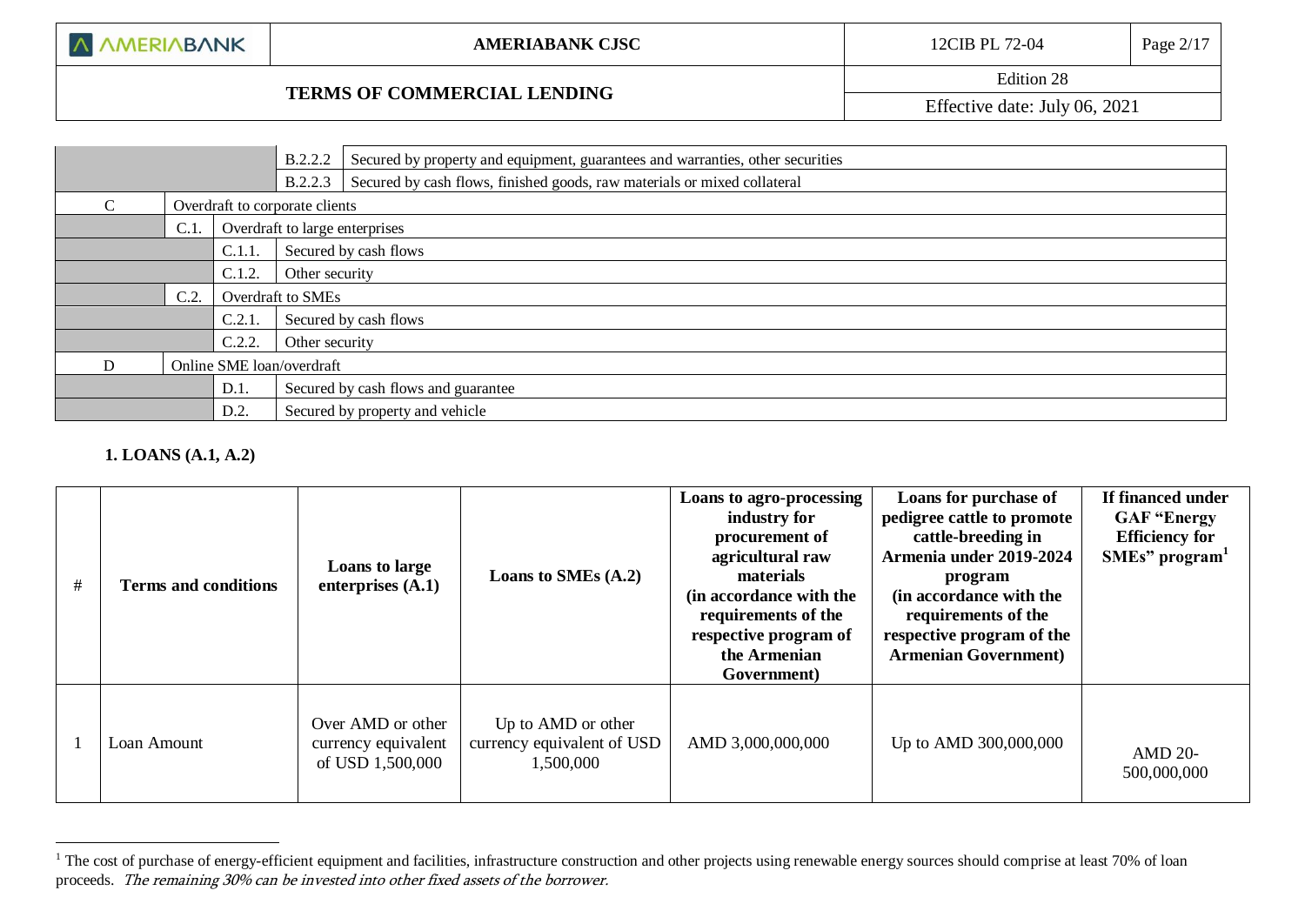| A AMERIABANK |  |  |  |  |  |
|--------------|--|--|--|--|--|
|--------------|--|--|--|--|--|

# **TERMS OF COMMERCIAL LENDING**

Edition 28 Effective date: July 06, 2021

| $\overline{2}$ | Loan term                                                      | Up to 8 year                        | Up to 8 years<br>(loans issued for purchase<br>of floating assets and<br>financing of the current<br>financial and economic<br>$\text{activities} - \text{up to } 5 \text{ years}$<br>Note, that after 5 years the<br>interest rate shall be<br>floating (exceprt for project<br>loans in AMD)                                                                                                                                                                                    | Up to 2 year                                 | Up to 5 years                                          | Up to 5 years |
|----------------|----------------------------------------------------------------|-------------------------------------|-----------------------------------------------------------------------------------------------------------------------------------------------------------------------------------------------------------------------------------------------------------------------------------------------------------------------------------------------------------------------------------------------------------------------------------------------------------------------------------|----------------------------------------------|--------------------------------------------------------|---------------|
|                | Term of short-term loans<br>(for import or export<br>purposes) | Up to 6 months                      |                                                                                                                                                                                                                                                                                                                                                                                                                                                                                   | N/a                                          | N/a                                                    | N/a           |
| 3              | Grace period (for<br>principal):                               | $(A.1, A.2)$ : up to 1 year         |                                                                                                                                                                                                                                                                                                                                                                                                                                                                                   | $2 - 3$ months                               | Up to 12 months                                        | Up to 1 year  |
| $\overline{4}$ | Annual interest rate*                                          | from 12 %<br>from $9%$<br>from $8%$ | For loans in AMD<br>from 12 %<br>For loans in USD<br>from $9%$<br>For loans in EUR<br>from $8\%$<br>For short-term loans in USD and EUR (for import<br>or export purposes)<br>from $8%$<br>Annual interest rate for loans in other currencies is<br>determined by the loan approving body.<br>In case of cash collateral:<br>% of deposit (time or demand) $+4\%$ , if the loan<br>and the deposit are in the same currency<br>% of deposit (time or demand) $+5\%$ , if the loan | 12-14% (with possibility<br>of 100% subsidy) | Max 12% (with possibility<br>of $10\% - 12\%$ subsidy) | From 9.5%     |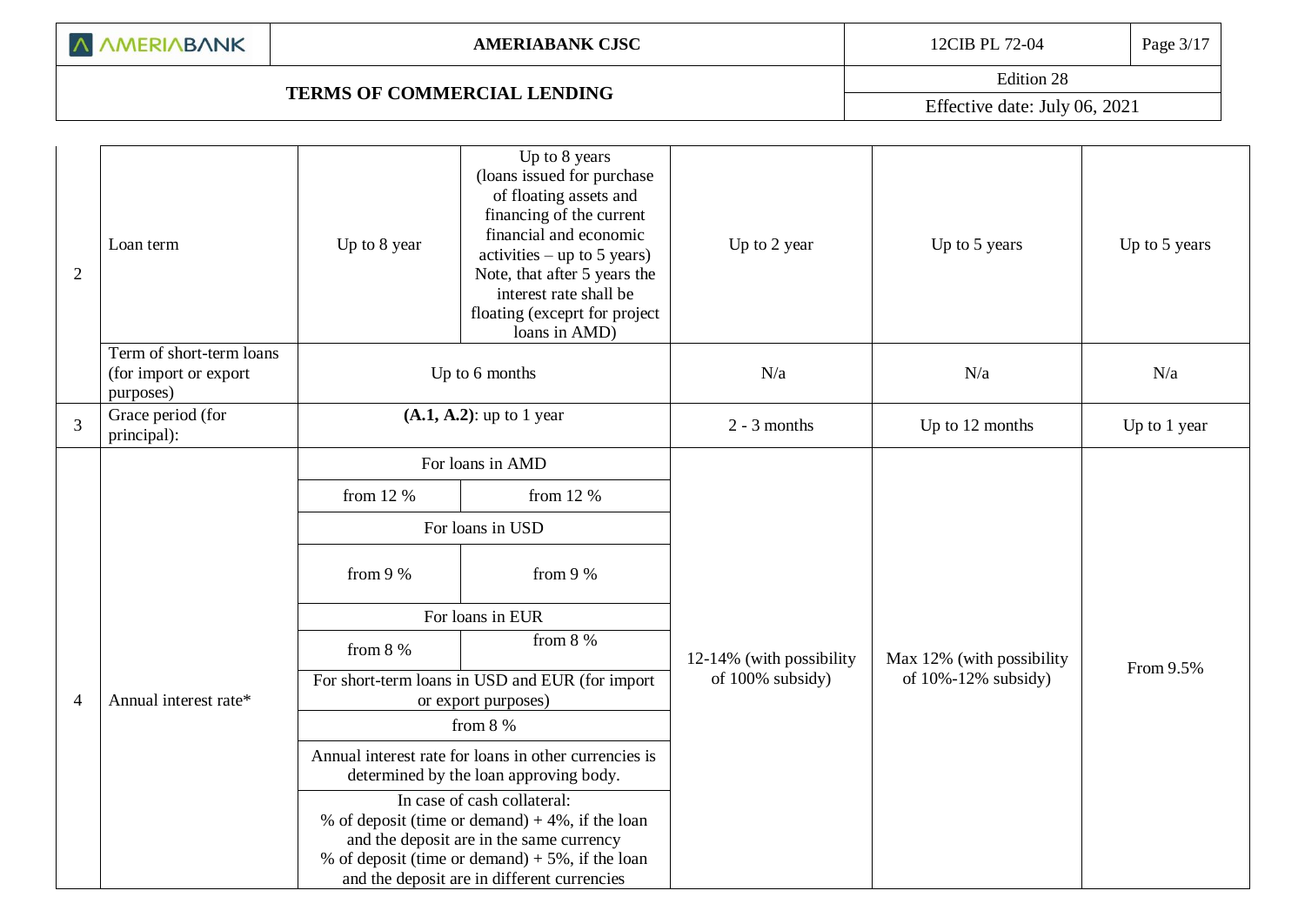A AMERIABANK

# **TERMS OF COMMERCIAL LENDING**

Edition 28 Effective date: July 06, 2021

| 5        | Loan provision fee<br>(chargeable lump-sum at<br>the time of provision).<br>The bank can define a<br>schedule for payment of<br>loan provision fee, in<br>which case any fee<br>outstanding at the time of<br>repayment of loan before<br>the due date shall be<br>payable together with<br>early repayment of loan or<br>in whatever other manner<br>the bank may define. | Loans with less than 1-year term: 0-0.5% of<br>contractual loan amount<br>1-2 years: 0-0.7% of contractual loan amount<br>More than 2 years: 0-1.5% of contractual loan<br>amount<br>Loans secured against cash collateral: 0%                                                                                                                                                                                                                                                                                                                                                                                                                                                                                      | N/a                                                                            | N/a | Up to $1\%$ |
|----------|----------------------------------------------------------------------------------------------------------------------------------------------------------------------------------------------------------------------------------------------------------------------------------------------------------------------------------------------------------------------------|---------------------------------------------------------------------------------------------------------------------------------------------------------------------------------------------------------------------------------------------------------------------------------------------------------------------------------------------------------------------------------------------------------------------------------------------------------------------------------------------------------------------------------------------------------------------------------------------------------------------------------------------------------------------------------------------------------------------|--------------------------------------------------------------------------------|-----|-------------|
| 6        | Late payment fee**                                                                                                                                                                                                                                                                                                                                                         |                                                                                                                                                                                                                                                                                                                                                                                                                                                                                                                                                                                                                                                                                                                     | Fine in the amount of 0.13% of overdue loan/interest for each day beyond terms |     |             |
| $\,8\,$  | Loan repayment                                                                                                                                                                                                                                                                                                                                                             | As per schedule or at the end of term (monthly, quarterly, semi-annually or otherwise as defined under loan agreement)                                                                                                                                                                                                                                                                                                                                                                                                                                                                                                                                                                                              |                                                                                |     |             |
| 9        | Early repayment**                                                                                                                                                                                                                                                                                                                                                          | Early repayment fee in the amount of up to 6-month interest on repaid sums where envisaged under loan agreement<br>(Not applicable to Armenian government-subsidized loans under agriculture and cattle breeding development programs.)                                                                                                                                                                                                                                                                                                                                                                                                                                                                             |                                                                                |     |             |
| 10<br>11 | Loan security<br>Loan-to-value (LTV)<br>ratio**                                                                                                                                                                                                                                                                                                                            | A.1.1, A.2.1: cash, T-bills, standard gold bars, bonds issued by Ameriabank<br>A.1.2, A.2.2: property and equipment, guarantees and warranties, other securities<br>A.1.3, A.2.3: cash flows, working assets or mixed collateral<br>A.1.2, A.1.3, A.2.2, A.2.3, B.1.1.2, B.1.1.3, B.1.2.2, B.1.2.3, B.2.1.2, B.2.1.3, B.2.2.2, B.2.2.3, C.1.2, C.2.2: personal<br>guarantees by the business founders/beneficial owners as additional security.<br>A.1.1, A.2.1 – max 100%, if the currency of loan is the same as that of collateral or, if different, it is included in<br>SDR basket, and max 95%, if the currency of loan is different from that of collateral, except for currencies<br>included in SDR basket |                                                                                |     |             |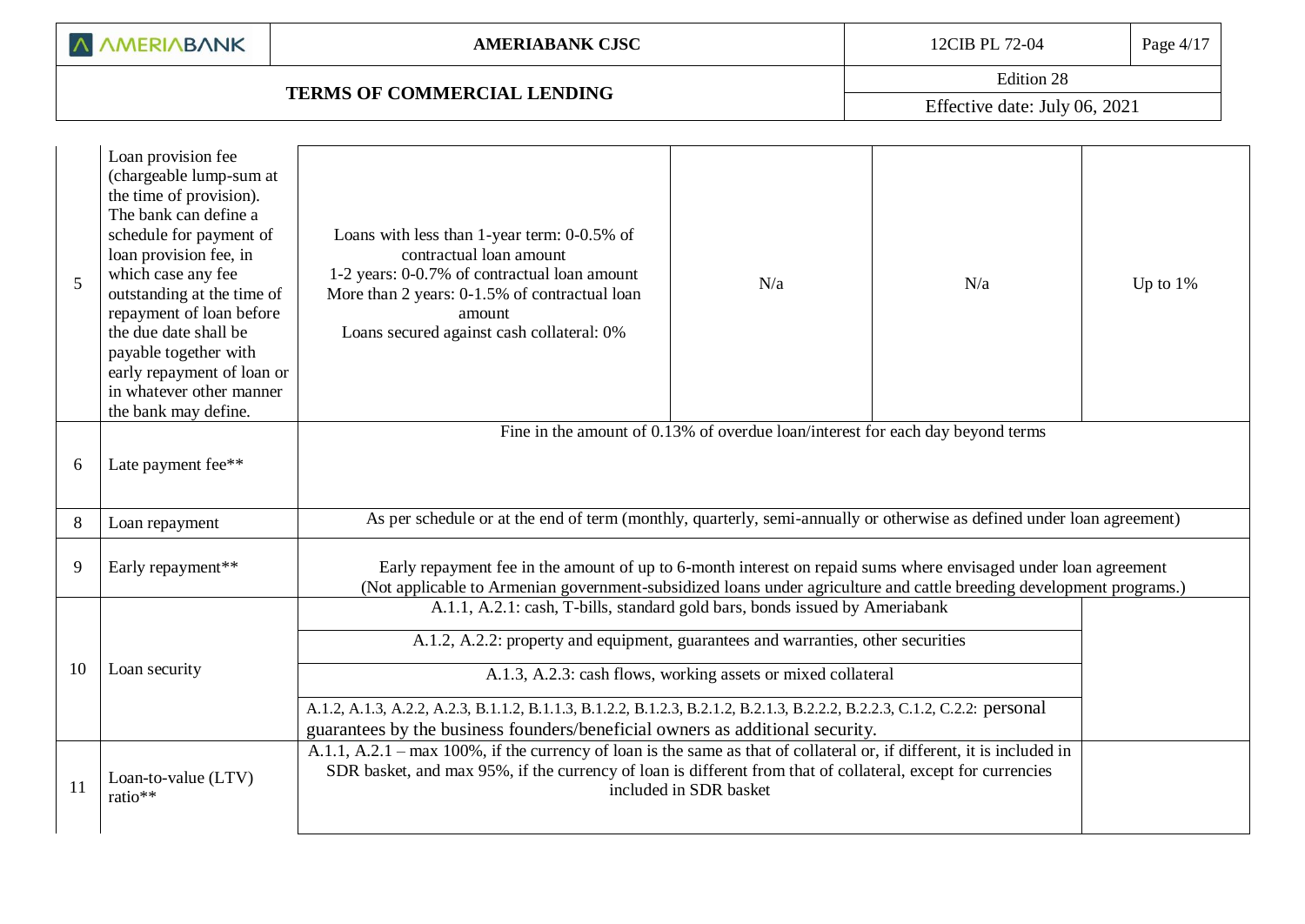| A AMERIABANK |
|--------------|
|--------------|

# **TERMS OF COMMERCIAL LENDING**

Edition 28

Effective date: July 06, 2021

|    |                                                                        | a) Up to 80% of appraised value of collateral (in case of real estate) for loans with up to 96-month term; 90% if<br>the debt service coverage ratio of the borrower is 1.5 or higher; up to 70% if the loan term exceeds 96 months<br>b) Up to 50 % of appraised value of collateral in case of movable property; 60% if the debt service coverage<br>ratio of the borrower is 1.5 or higher and the loan term does not exceed 96 months<br>up to 80% for the movable property which is going to be purchased or has been purchased during the last six<br>months, starting from the loan application submission date, where the loan term does not exceed 96 months<br>c) Up to 30 % of appraised value of collateral in case of inventories (finished goods, raw materials, etc.). Note<br>that the share of this kind of collateral cannot exceed 40% of total pledge.<br>d) max 50% of average monthly bank account turnover for the most recent period from 6 (min) to 12 (max)<br>months, for cash flows<br>e) for shares:<br>- up to 80% of appraised value of collateral in case of running business<br>- up to 60% of appraised value of collateral in case of business not yet running |
|----|------------------------------------------------------------------------|---------------------------------------------------------------------------------------------------------------------------------------------------------------------------------------------------------------------------------------------------------------------------------------------------------------------------------------------------------------------------------------------------------------------------------------------------------------------------------------------------------------------------------------------------------------------------------------------------------------------------------------------------------------------------------------------------------------------------------------------------------------------------------------------------------------------------------------------------------------------------------------------------------------------------------------------------------------------------------------------------------------------------------------------------------------------------------------------------------------------------------------------------------------------------------------------------|
| 12 | Pledge insurance                                                       | To the extent of outstanding loan, on annual basis<br>The insurance of the pledged real estate is to be obtained only if it is or will be used for business purposes.                                                                                                                                                                                                                                                                                                                                                                                                                                                                                                                                                                                                                                                                                                                                                                                                                                                                                                                                                                                                                             |
| 13 | Application handling<br>period                                         | A.1.1, A.2.1: up to 5 business days upon receipt of complete set of documents<br>A.1.2, A.2.2: up to 10 business days upon receipt of complete set of documents<br>A.1.3, A.2.3: up to 15 business days upon receipt of complete set of documents                                                                                                                                                                                                                                                                                                                                                                                                                                                                                                                                                                                                                                                                                                                                                                                                                                                                                                                                                 |
|    |                                                                        | Depending on the case, these terms may be extended for an additional period of not more than 10 business days.                                                                                                                                                                                                                                                                                                                                                                                                                                                                                                                                                                                                                                                                                                                                                                                                                                                                                                                                                                                                                                                                                    |
| 14 | Validity period (period<br>during which loan<br>approval is effective) | $(A.1, A.2)$ : 30 days, unless otherwise specified by the decision of the bank's authorized body                                                                                                                                                                                                                                                                                                                                                                                                                                                                                                                                                                                                                                                                                                                                                                                                                                                                                                                                                                                                                                                                                                  |
| 15 | Loan re-approval                                                       | Upon expiry of approval validity period, but not later than 60 days after the initial approval date                                                                                                                                                                                                                                                                                                                                                                                                                                                                                                                                                                                                                                                                                                                                                                                                                                                                                                                                                                                                                                                                                               |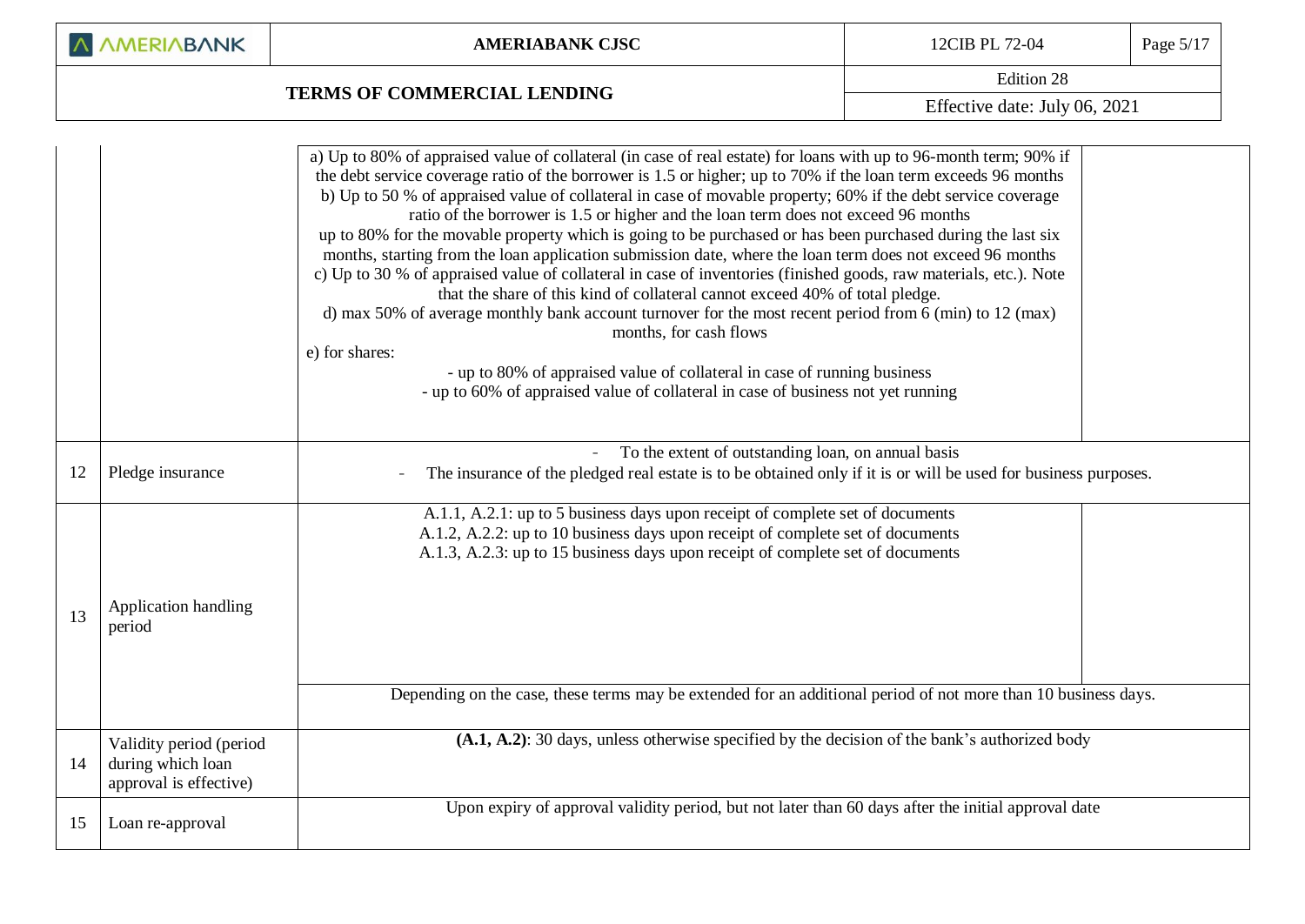### **TERMS OF COMMERCIAL LENDING**

| 16 | Form of disbursement                     | Wire transfer to bank account |  |  |  |
|----|------------------------------------------|-------------------------------|--|--|--|
| 17 | Loan modification<br>application fee**** | AMD 500,000                   |  |  |  |
| 18 | Other terms                              |                               |  |  |  |

\* Maximum annual interest rate shall not exceed 24%. The interest rate specified in the loan agreement shall continue to be applied to overdue loans.

\*\*Whenever applied, the maximum annual rate or aggregate amount of fines and/or penalties under the Agreement shall be within the limits defined under the legislation of the Republic of Armenia.

\*\*\*Where the guarantee is the main security and there are pledged items as well, loan-to-value ratio is not applicable. This being the case, the character of security (main or additional) is defined in loan conclusion and approved by the authorized body.

\*\*\*\*Loan modification fee shall be payable by the client in case the application for revision of terms was submitted by the client at their initiative and approved by the bank. The fee is paid based on analysis and conclusion prepared by relevant department of the bank for the client's application. In other cases of modification of the loan terms charging of the fee shall be subject to decision of the bank's authorized body.

### **2. LINES OF CREDIT (B.1, B.2)**

| # | <b>Terms and conditions</b>                                                   | Lines of credit to large enterprises (B.1)                     | Lines of credit to SMEs (B.2)                                                                |  |
|---|-------------------------------------------------------------------------------|----------------------------------------------------------------|----------------------------------------------------------------------------------------------|--|
|   | Credit limit                                                                  | Over AMD or other currency equivalent of USD<br>1,500,000      | Lines of credit to SMEs (B.2):<br>Up to AMD or other currency equivalent of USD<br>1,500,000 |  |
|   | Term                                                                          | Up to 3 years                                                  |                                                                                              |  |
| 3 | Term for lines of credit intended to finance<br>property, plant and equipment | Up to 5 years                                                  |                                                                                              |  |
| 4 | Limit reduction                                                               | According to the schedule or at the end of the maturity period |                                                                                              |  |
|   |                                                                               | For lines of credit in AMD                                     |                                                                                              |  |
|   | Annual interest rate on utilized amount <sup>*</sup>                          | from $12\%$                                                    | Lines of credit to SMEs (B.2):<br>from $12\%$                                                |  |
|   |                                                                               | For lines of credit in USD                                     |                                                                                              |  |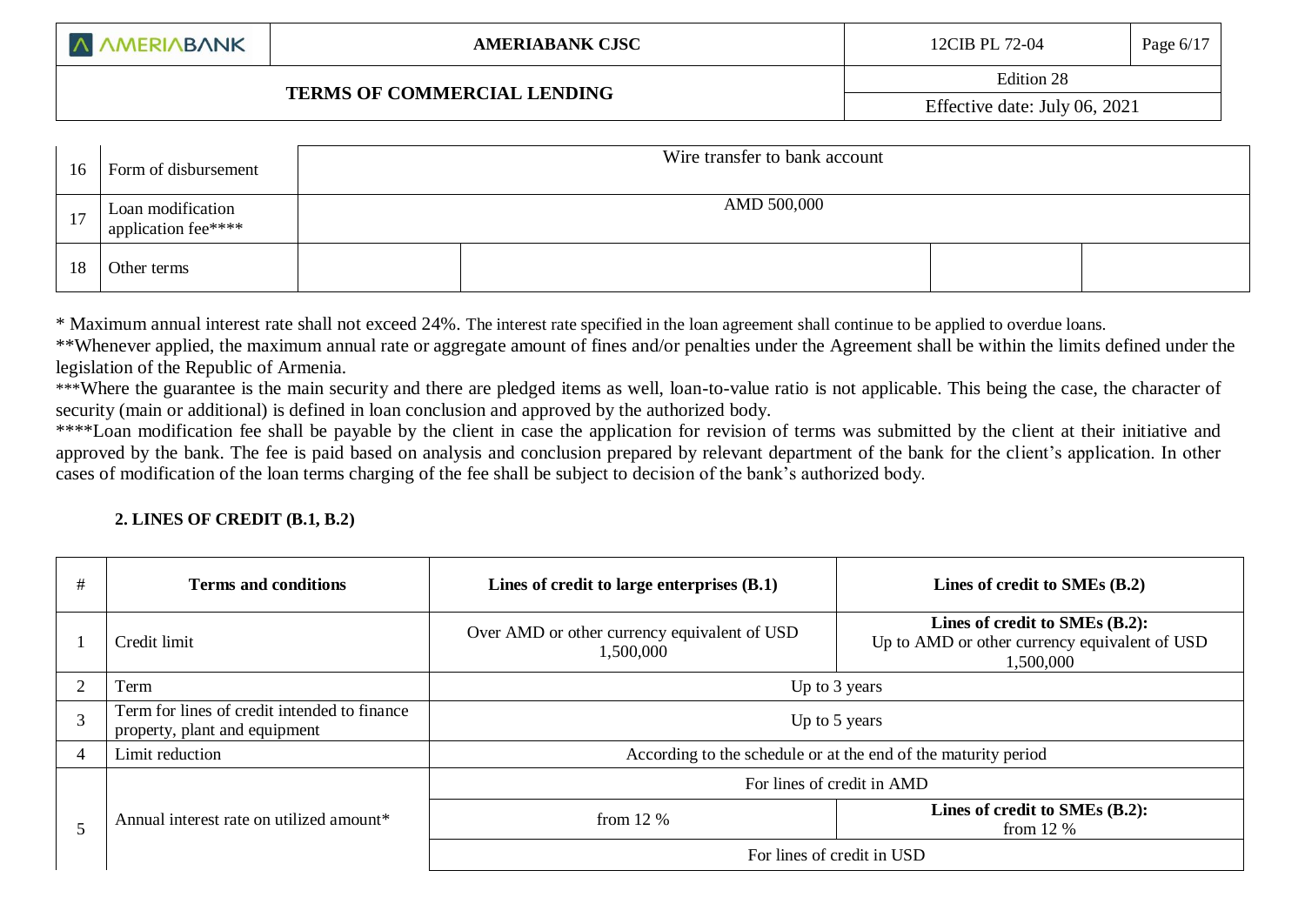## **TERMS OF COMMERCIAL LENDING**

Edition 28

Effective date: July 06, 2021

|   |                                                                                                                                          | from 9 %                                                                                                                                | Lines of credit to SMEs (B.2):<br>from $9%$                                                                 |  |  |  |
|---|------------------------------------------------------------------------------------------------------------------------------------------|-----------------------------------------------------------------------------------------------------------------------------------------|-------------------------------------------------------------------------------------------------------------|--|--|--|
|   |                                                                                                                                          | For lines of credit in EUR                                                                                                              |                                                                                                             |  |  |  |
|   |                                                                                                                                          | from 8 %                                                                                                                                | Lines of credit to SMEs (B.2):<br>from $8\%$                                                                |  |  |  |
|   |                                                                                                                                          | LCs: from 4% if without confirmation, from 6% if with confirmation by other banks                                                       |                                                                                                             |  |  |  |
|   |                                                                                                                                          | In case of discounting under LCs                                                                                                        |                                                                                                             |  |  |  |
|   |                                                                                                                                          | From 9 %                                                                                                                                |                                                                                                             |  |  |  |
|   |                                                                                                                                          | The interest rate for lines of credit in other currencies is determined by the Management Board.                                        |                                                                                                             |  |  |  |
|   |                                                                                                                                          | In case of cash collateral:<br>% of deposit (time or demand) $+5\%$ , if the line of credit and the deposit are in different currencies | % of deposit (time or demand) $+4\%$ , if the line of credit and the deposit are in the same currency       |  |  |  |
| 6 | Annual interest rate for non-utilized<br>amounts*                                                                                        | Up to $2\%$                                                                                                                             |                                                                                                             |  |  |  |
|   | Loan provision fee (chargeable lump-sum at<br>the time of provision). The bank can define<br>a schedule for payment of loan disbursement | Up to 1 year lines of credit: 0-0.5% of credit limit                                                                                    |                                                                                                             |  |  |  |
|   | fee, in which case any fee outstanding at the                                                                                            | 1-2 year lines of credit: 0-0.7% of credit limit                                                                                        |                                                                                                             |  |  |  |
| 7 | time of repayment of loan before the due<br>date shall be payable together with early                                                    | Over 2 year lines of credit: 0-1.5% of credit limit                                                                                     |                                                                                                             |  |  |  |
|   | repayment of loan or in whatever other<br>manner the bank may define.                                                                    | Lines of credit secured by cash collateral: 0%                                                                                          |                                                                                                             |  |  |  |
| 8 | Late payment fee**                                                                                                                       |                                                                                                                                         | Fine in the amount of 0.13% of overdue loan/interest for each day beyond terms                              |  |  |  |
| 9 | Line of credit repayment                                                                                                                 | agreement)                                                                                                                              | As per schedule or at the end of term (monthly, quarterly, semi-annually or otherwise as defined under loan |  |  |  |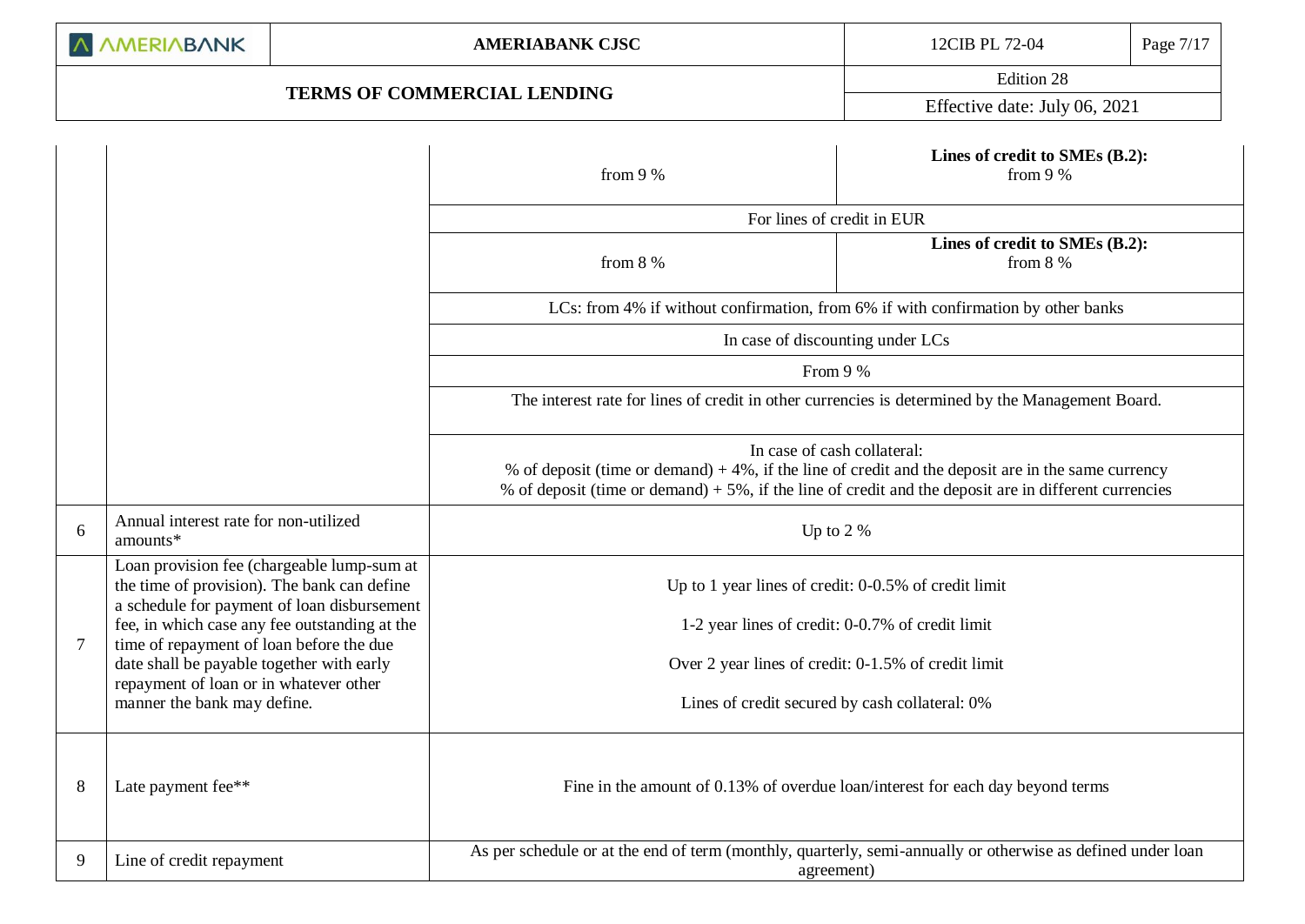|  |  |  | A AMERIABANK |
|--|--|--|--------------|
|--|--|--|--------------|

### **AMERIABANK CJSC** 12CIB PL 72-04 Page 8/17

# **TERMS OF COMMERCIAL LENDING**

Edition 28

Effective date: July 06, 2021

| 10 | Early repayment**            | Where envisaged under the loan agreement in the amount of up to 6-month interest on early repaid sums                                                                                                                                                                                                                                                                    |
|----|------------------------------|--------------------------------------------------------------------------------------------------------------------------------------------------------------------------------------------------------------------------------------------------------------------------------------------------------------------------------------------------------------------------|
|    |                              | B.1.1.1, B.1.2.1, B.2.1.1, B.2.2.1: cash, T-bills, standard gold bars, bonds issued by Ameriabank                                                                                                                                                                                                                                                                        |
| 11 | Line of credit security      | B.1.1.2, B.1.2.1, B.2.1.2, B.2.2.2: property and equipment, guarantees, warranties and other securities                                                                                                                                                                                                                                                                  |
|    |                              | B.1.1.3, B.1.2.3, B.2.1.3, B.2.2.3: cash flows, current assets or mixed collateral                                                                                                                                                                                                                                                                                       |
| 12 |                              | B.1.1.1, B.1.2.1, B.2.1.1, B.2.2.1: 100%, if the currency of loan is the same as that of collateral or, if<br>different, it is included in SDR basket, and 95%, if the currency of loan is different from that of collateral,<br>except for currencies included in SDR basket                                                                                            |
|    |                              | a) Up to 80% of appraised value of collateral in case of real estate;<br>90% if the debt service coverage ratio of the borrower is 1.5 or higher;                                                                                                                                                                                                                        |
|    | Loan-to-value (LTV) ratio*** | b) Up to 50% of appraised value of collateral in case of movable property;<br>60% if the debt service coverage ratio of the borrower is 1.5 or higher and there is no deviation in the loan<br>term<br>up to 80% for the property which is going to be purchased or has been purchased during the last six months,<br>starting from the loan application submission date |
|    |                              | c) Up to 30% of appraised value of collateral in case of inventories (finished goods, raw materials, etc.). Note<br>that the share of this kind of collateral cannot exceed 40% of total pledge.                                                                                                                                                                         |
|    |                              | d) max 50% of average monthly bank account turnover for the most recent period from $6 \text{ (min)}$ to 12 (max)                                                                                                                                                                                                                                                        |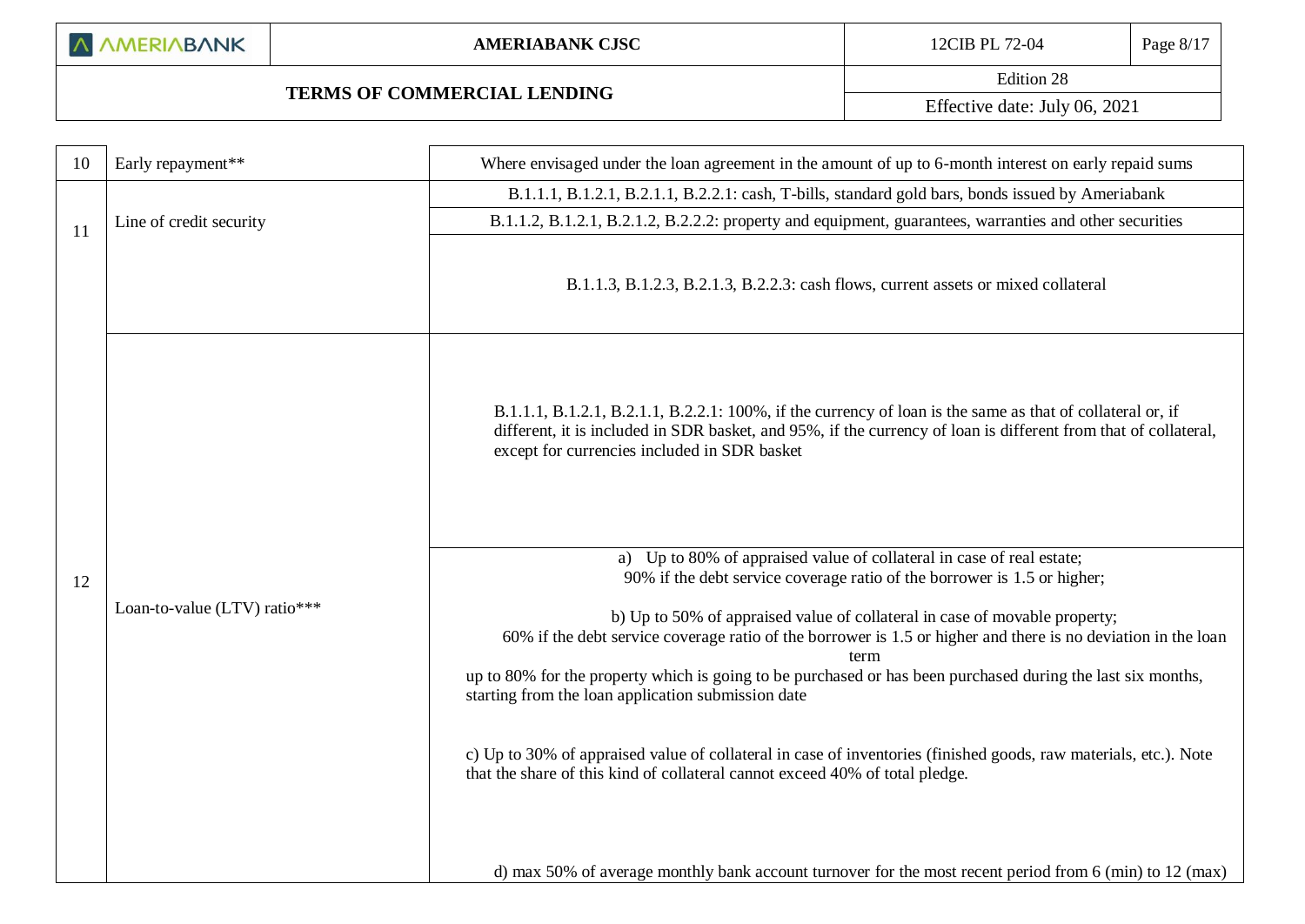## **TERMS OF COMMERCIAL LENDING**

Edition 28

Effective date: July 06, 2021

|    |                                                                                                  | months, for cash flows                                                                                          |
|----|--------------------------------------------------------------------------------------------------|-----------------------------------------------------------------------------------------------------------------|
|    |                                                                                                  |                                                                                                                 |
|    |                                                                                                  |                                                                                                                 |
|    |                                                                                                  |                                                                                                                 |
|    |                                                                                                  |                                                                                                                 |
|    |                                                                                                  |                                                                                                                 |
|    |                                                                                                  | To the extent of credit limit, on annual basis                                                                  |
| 13 | Pledge insurance                                                                                 | The insurance of the pledged real estate is to be obtained only if it is or will be used for business purposes. |
|    |                                                                                                  | B.1.1.1, B.1.2.1, B.2.1.1, B.2.2.1: up to 5 business days upon receipt of the complete set of documents         |
|    | Application handling period                                                                      | B.1.1.2, B.1.2.1, B.2.1.2, B.2.2.2: up to 10 business days upon receipt of the complete set of documents        |
| 14 |                                                                                                  | B.1.1.3, B.1.2.3, B.2.1.3, B.2.2.3: up to 15 business days upon receipt of the complete set of documents        |
|    |                                                                                                  | Subject to extension for not more than 10 business days based on review                                         |
| 15 | Validity period (period during which the<br>decision on line of credit approval is<br>effective) | 30 days, unless otherwise specified by authorized body's decision                                               |
| 16 | Re-approval of line of credit                                                                    | Upon expiry of approval validity period, but not later than 60 days after the initial approval date             |
| 17 | Form of disbursement                                                                             | Wire transfer to bank account                                                                                   |
| 18 | Loan modification application fee****                                                            | AMD 500,000                                                                                                     |

 \* Maximum annual interest rate shall not exceed 24%. The interest rate specified in the loan agreement shall continue to be applied to overdue loan/line of credit/overdraft.

\*\*Whenever applied, the maximum annual rate or aggregate amount of fines and/or penalties under the Agreement shall be within the limits defined under the legislation of the Republic of Armenia.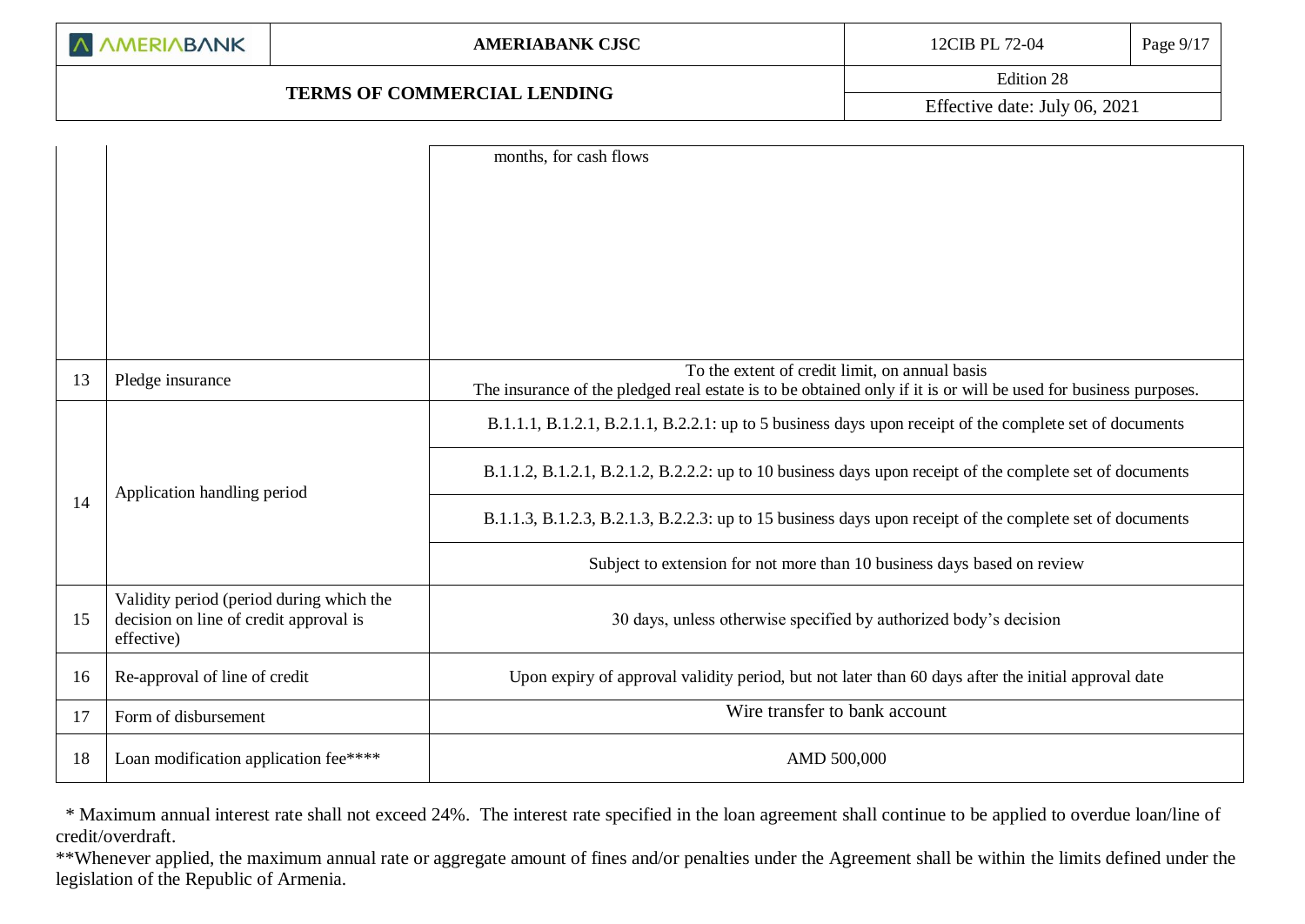|  |  | <b>A AMERIABANK</b> |
|--|--|---------------------|
|--|--|---------------------|

# **TERMS OF COMMERCIAL LENDING**

Edition 28

Effective date: July 06, 2021

\*\*\*Where the guarantee is the main security and there are pledged items as well, loan-to-value ratio is not applicable. This being the case, the character of security (main or additional) is defined in loan conclusion and approved by the authorized body.

\*\*\*\*Loan modification fee shall be payable by the client in case the application for revision of terms was submitted by the client at their initiative and approved by the bank. The fee is paid based on analysis and conclusion prepared by relevant department of the bank for the client's application. In other cases of modification of loan terms charging of the fee shall be subject to decision of the bank's authorized body.

## **3. OVERDRAFT (C.1, C.2)**

l

| $\#$           | <b>Terms and conditions</b>                                                                                                                                                                                                                                                                                                                                       | Overdraft to large enterprises $(C.1)$                                                           | <b>Overdraft to SMEs (C.2)</b> |  |  |  |
|----------------|-------------------------------------------------------------------------------------------------------------------------------------------------------------------------------------------------------------------------------------------------------------------------------------------------------------------------------------------------------------------|--------------------------------------------------------------------------------------------------|--------------------------------|--|--|--|
|                | Amount                                                                                                                                                                                                                                                                                                                                                            | Max 50% of average monthly account turnover at least for the latest 6 months                     |                                |  |  |  |
| $\overline{2}$ | <b>Term</b>                                                                                                                                                                                                                                                                                                                                                       | Up to 12 months                                                                                  |                                |  |  |  |
| 3              | Repayment of utilized amounts                                                                                                                                                                                                                                                                                                                                     | As per schedule (monthly, quarterly, semi-annually or otherwise as defined under loan agreement) |                                |  |  |  |
|                |                                                                                                                                                                                                                                                                                                                                                                   | For overdrafts in AMD                                                                            |                                |  |  |  |
|                |                                                                                                                                                                                                                                                                                                                                                                   | from $13\%$                                                                                      | from 13 $%$                    |  |  |  |
|                |                                                                                                                                                                                                                                                                                                                                                                   | For overdrafts in USD                                                                            |                                |  |  |  |
| $\overline{4}$ | Annual interest rate on utilized amount*                                                                                                                                                                                                                                                                                                                          | from $10\%$                                                                                      | from 10 $%$                    |  |  |  |
|                |                                                                                                                                                                                                                                                                                                                                                                   | For overdrafts in EUR                                                                            |                                |  |  |  |
|                |                                                                                                                                                                                                                                                                                                                                                                   | from $9%$                                                                                        | from 9 %                       |  |  |  |
| 5              | Loan disbursement fee (chargeable<br>lump-sum at the time of provision). The<br>bank can define a schedule for payment<br>of loan disbursement fee, in which case<br>any fee outstanding at the time of<br>repayment of loan before the due date<br>shall be payable together with early<br>repayment of loan or in whatever other<br>manner the bank may define. | 0-0.5% of credit limit                                                                           |                                |  |  |  |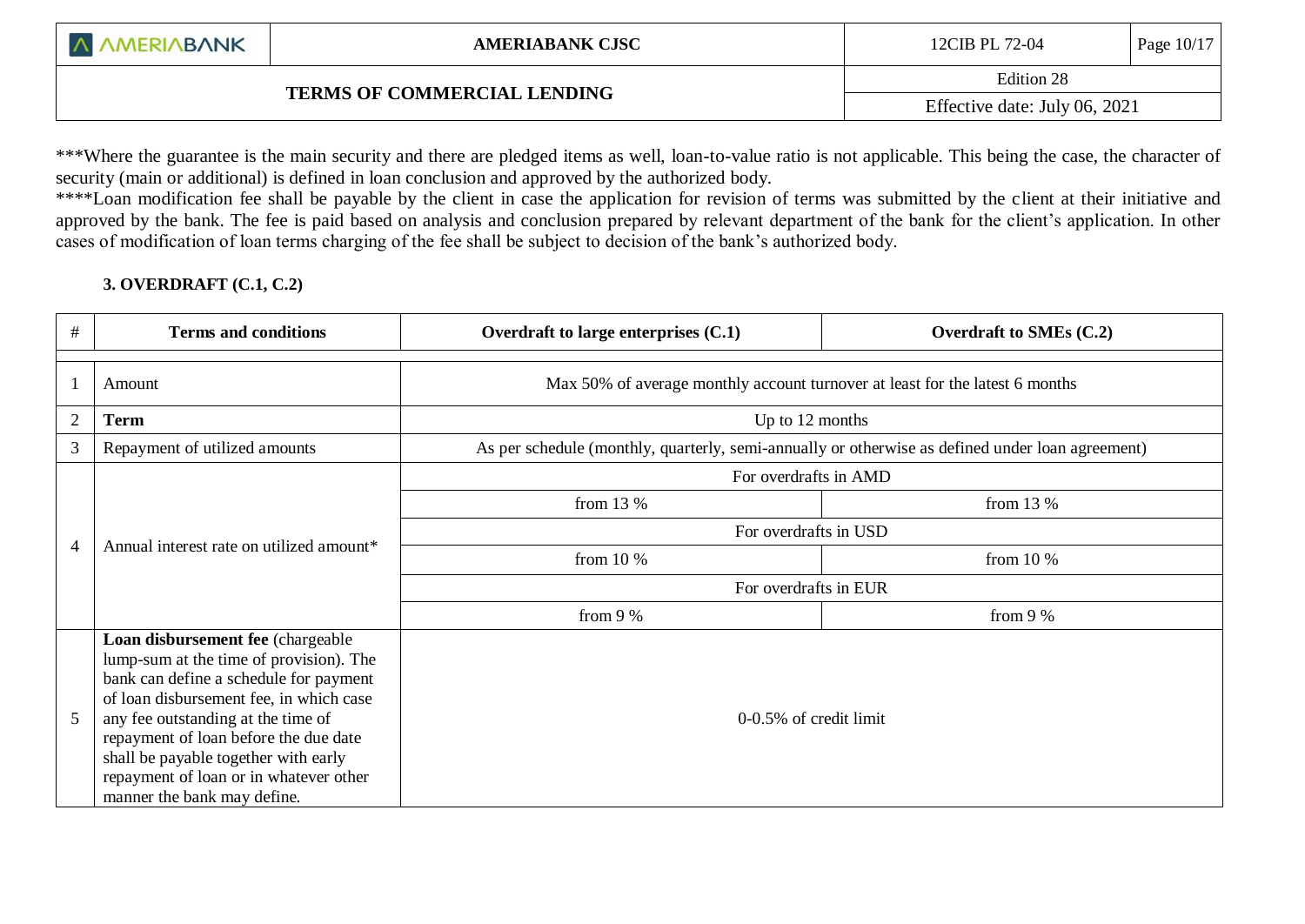# **TERMS OF COMMERCIAL LENDING**

Edition 28

Effective date: July 06, 2021

| 6  | Late payment fee**                                                                               | Fine in the amount of 0.13% of overdue loan/interest for each day beyond terms                                                                                                                 |
|----|--------------------------------------------------------------------------------------------------|------------------------------------------------------------------------------------------------------------------------------------------------------------------------------------------------|
|    | Annual interest rate for non-utilized<br>amount*                                                 | Up to $2%$                                                                                                                                                                                     |
| 8  | Early repayment**                                                                                | Early repayment fee in the amount of up to 6-month interest on early repaid sums where envisaged under loan<br>agreement                                                                       |
| 9  | Limit reduction                                                                                  | If there is no turnover on bank accounts for a month,<br>the overdraft limit can be reviewed and reduced.                                                                                      |
| 10 | Security                                                                                         | Cash flows, guarantees and warranties, in certain cases – other security                                                                                                                       |
| 11 | Loan-to-value (LTV) ratio***                                                                     | Max 50% of average monthly turnover on bank accounts for the most recent period from 6 (min) to 12 (max) months                                                                                |
| 12 | Application handling period                                                                      | Up to 10 business days upon receipt of complete set of documents. Depending on the process, the specified terms<br>may be extended for an additional period of not more than 10 business days. |
| 13 | Validity period (period during which the<br>decision on line of credit approval is<br>effective) | 30 days, unless otherwise specified by authorized body's decision                                                                                                                              |
| 14 | Overdraft re-approval term                                                                       | Upon expiry of validity period but not later than within 60 days after initial overdraft approval date                                                                                         |
| 15 | Form of disbursement                                                                             | Wire transfer to bank account                                                                                                                                                                  |
| 16 | Overdraft modification application<br>fee****                                                    | AMD 500,000                                                                                                                                                                                    |

 \* Maximum annual interest rate shall not exceed 24%. The interest rate specified in the loan agreement shall continue to be applied to overdue loan/line of credit/overdraft.

\*\*Whenever applied, the maximum annual rate or aggregate amount of fines and/or penalties under the Agreement shall be within the limits defined under the legislation of the Republic of Armenia.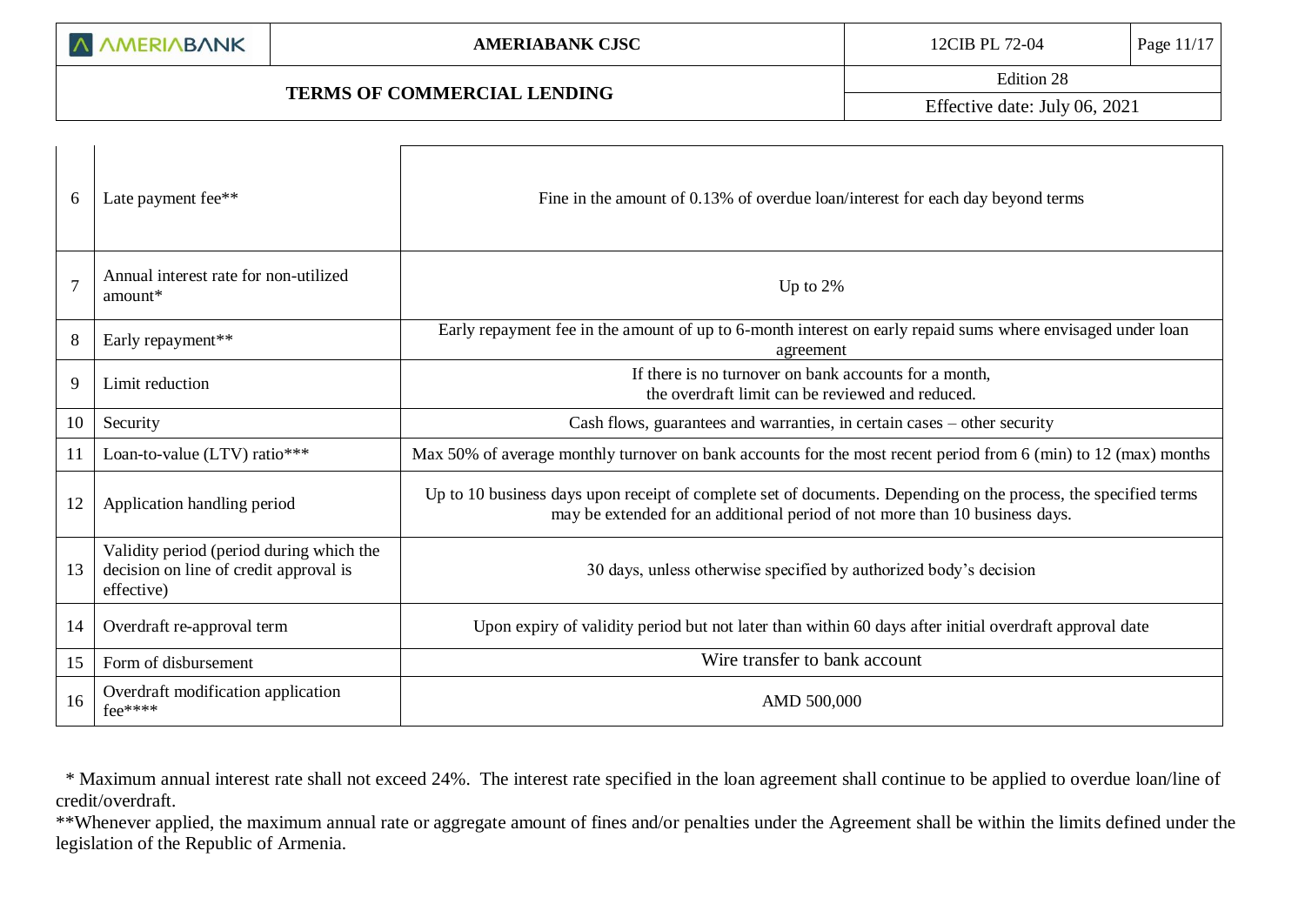|  | A AMERIABANK |  |
|--|--------------|--|
|--|--------------|--|

# **TERMS OF COMMERCIAL LENDING**

Edition 28

Effective date: July 06, 2021

\*\*\*Where the guarantee is the main security and there are pledged items as well, loan-to-value ratio is not applicable. This being the case, the character of security (main or additional) is defined in loan conclusion and approved by the authorized body.

\*\*\*\*Loan modification fee shall be payable by the client in case the application for revision of terms was submitted by the client at their initiative and approved by the bank. The fee is paid based on analysis and conclusion prepared by relevant department of the bank for the client's application. In other cases of modification of the loan terms charging of the fee shall be subject to decision of the bank's authorized body.

### **4. ONLINE LOAN/OVERDRAFT (D.1, D.2)**

l

| #  | <b>Terms and conditions</b>   | Secured by cash flows and guarantee (D.1.)                                                                                                                                                                                                                                                                                                                                                                                                                                                                                    |                                            |  |                                            | Secured by real estate or vehicle (D.2.)   |                                        |
|----|-------------------------------|-------------------------------------------------------------------------------------------------------------------------------------------------------------------------------------------------------------------------------------------------------------------------------------------------------------------------------------------------------------------------------------------------------------------------------------------------------------------------------------------------------------------------------|--------------------------------------------|--|--------------------------------------------|--------------------------------------------|----------------------------------------|
| 1. | Client                        | Legal entities and individual entrepreneurs (IE) with at least 6-month business history                                                                                                                                                                                                                                                                                                                                                                                                                                       |                                            |  |                                            |                                            |                                        |
| 2. | <b>Exclusion</b> list         | 1. Production or trade in any product or activity deemed illegal under the Republic of Armenia laws or regulations or international<br>conventions and agreements<br>2. Production or trade in weapons and munitions<br>3. Gambling, casinos and equivalent enterprises,<br>4. Trade in precious stones<br>5. Currency exchange office<br>6. Brokerage or bookmaking offices<br>7. Production, use of or trade in hazardous substances (like radioactive materials) other than pesticides and fertilizers used in agriculture |                                            |  |                                            |                                            |                                        |
| 3. | Loan Amount                   | D.1. AMD 1,000,000 - AMD 10,000,000 or equivalent in other<br>D.2. AMD 10,000,000 - AMD 20,000,000 or equivalent in other<br>currency (USD, EUR)<br>currency (USD, EUR)                                                                                                                                                                                                                                                                                                                                                       |                                            |  |                                            |                                            |                                        |
| 4. | Loan term                     | 1 year                                                                                                                                                                                                                                                                                                                                                                                                                                                                                                                        | 3 years<br>5 years                         |  |                                            |                                            |                                        |
| 5. | Grace period (for principal): |                                                                                                                                                                                                                                                                                                                                                                                                                                                                                                                               |                                            |  | N/a                                        |                                            |                                        |
|    |                               | For loans in AMD                                                                                                                                                                                                                                                                                                                                                                                                                                                                                                              |                                            |  |                                            |                                            |                                        |
| 6. | Annual interest rate*         | D.1. (loan/overdraft):<br>D.2. (Loan/overdraft):<br>from 14,5%/15,5%<br>from $13\%/14\%$                                                                                                                                                                                                                                                                                                                                                                                                                                      | D.1. (loan/overdraft):<br>from 15,5%/16,5% |  | D.2. (loan/overdraft):<br>from $14\%/15\%$ | D.1. (loan/overdraft):<br>from 16,5%/17,5% | D.2. (loan/overdraft):<br>from 15%/16% |
|    |                               | For automatically approved business loan/overdraft in AMD (D.1): from 13% (loan) or 14% (overdraft)                                                                                                                                                                                                                                                                                                                                                                                                                           |                                            |  |                                            |                                            |                                        |
|    |                               |                                                                                                                                                                                                                                                                                                                                                                                                                                                                                                                               |                                            |  | For loans in USD                           |                                            |                                        |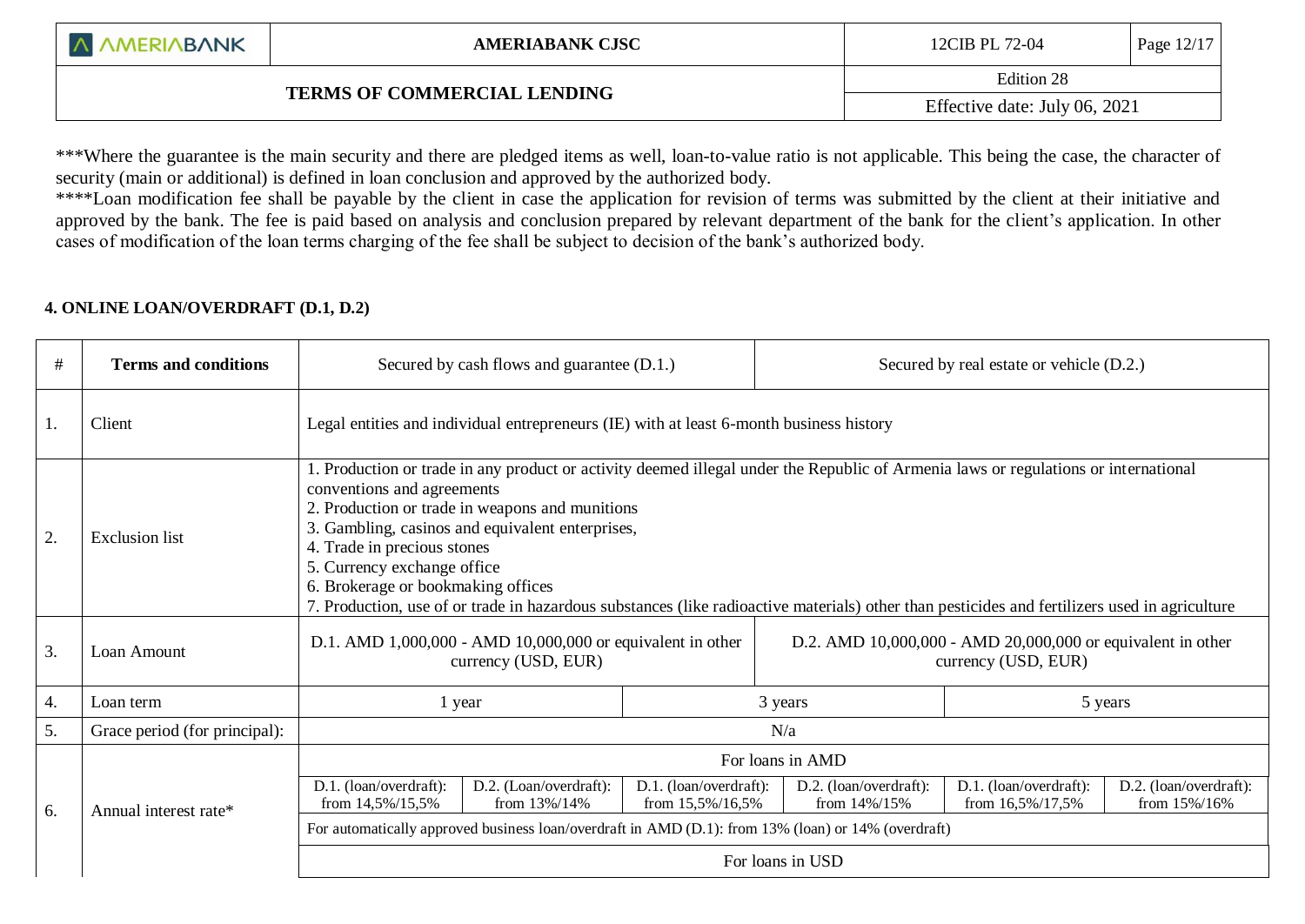| A AMERIABANK |  |  |  |  |  |
|--------------|--|--|--|--|--|
|--------------|--|--|--|--|--|

## **TERMS OF COMMERCIAL LENDING**

Edition 28 Effective date: July 06, 2021

|     |                                                                            | D.1. (loan/overdraft):                                                                                                                                                                                                                                                                                                                                                                                                                                                                                                                                                            | D.2. (loan/overdraft):                                                                                                                                                                                                                                                              | D.1. (loan/overdraft):                 | D.2. (loan/overdraft):                    | D.1. (loan/overdraft):                 | D.2. (loan/overdraft):                     |  |
|-----|----------------------------------------------------------------------------|-----------------------------------------------------------------------------------------------------------------------------------------------------------------------------------------------------------------------------------------------------------------------------------------------------------------------------------------------------------------------------------------------------------------------------------------------------------------------------------------------------------------------------------------------------------------------------------|-------------------------------------------------------------------------------------------------------------------------------------------------------------------------------------------------------------------------------------------------------------------------------------|----------------------------------------|-------------------------------------------|----------------------------------------|--------------------------------------------|--|
|     |                                                                            | from 11,5%/12,5%                                                                                                                                                                                                                                                                                                                                                                                                                                                                                                                                                                  | from 10%/11%                                                                                                                                                                                                                                                                        | from 12,5%/13,5%                       | from 11%/12%                              | from 13,5%/14,5%                       | from 12%/13%                               |  |
|     |                                                                            |                                                                                                                                                                                                                                                                                                                                                                                                                                                                                                                                                                                   | For automatically approved business loan/overdraft in USD (D.1): from 10% (loan) or 11% (overdraft)<br>For loans in EUR                                                                                                                                                             |                                        |                                           |                                        |                                            |  |
|     |                                                                            |                                                                                                                                                                                                                                                                                                                                                                                                                                                                                                                                                                                   |                                                                                                                                                                                                                                                                                     |                                        |                                           |                                        |                                            |  |
|     |                                                                            | D.1. (loan/overdraft):<br>from 10%/11%                                                                                                                                                                                                                                                                                                                                                                                                                                                                                                                                            | D.2. (loan/overdraft):<br>from 8,5%/9,5%                                                                                                                                                                                                                                            | D.1. (loan/overdraft):<br>from 11%/12% | D.2. (loan/overdraft):<br>from 9,5%/10,5% | D.1. (loan/overdraft):<br>from 12%/13% | D.2. (loan/overdraft):<br>from 10,5%/11,5% |  |
|     |                                                                            |                                                                                                                                                                                                                                                                                                                                                                                                                                                                                                                                                                                   | For automatically approved business loan/overdraft in EUR (D.1): from 8,5% (loan) or 9,5% (overdraft)                                                                                                                                                                               |                                        |                                           |                                        |                                            |  |
| 7.  | Loan disbursement fee<br>(chargeable lump-sum at the<br>time of provision) | 1% of loan amount                                                                                                                                                                                                                                                                                                                                                                                                                                                                                                                                                                 | N/a in case of online application for score-based automatically approved SME loans/overdrafts                                                                                                                                                                                       |                                        |                                           |                                        |                                            |  |
| 8.  | Late payment fee**                                                         |                                                                                                                                                                                                                                                                                                                                                                                                                                                                                                                                                                                   | Fine in the amount of 0.13% of overdue loan/interest for each day beyond terms                                                                                                                                                                                                      |                                        |                                           |                                        |                                            |  |
| 9.  | Repayment                                                                  |                                                                                                                                                                                                                                                                                                                                                                                                                                                                                                                                                                                   | Annuity (equal monthly installments consisting of a portion of loan and a portion of interest) in case of loans<br>Principal payable at the end of term in case of overdraft                                                                                                        |                                        |                                           |                                        |                                            |  |
| 10. | Early repayment                                                            | N/a                                                                                                                                                                                                                                                                                                                                                                                                                                                                                                                                                                               |                                                                                                                                                                                                                                                                                     |                                        |                                           |                                        |                                            |  |
| 11. | Loan security                                                              | bank<br>bank, real estate <sup>2</sup> or vehicle                                                                                                                                                                                                                                                                                                                                                                                                                                                                                                                                 | D.1: Cash flows, personal guarantees by business founders/beneficial owners and other physical and/or legal entities as requested by the<br>D2: Cash flows, personal guarantees by business founders/beneficial owners and other physical and/or legal entities as requested by the |                                        |                                           |                                        |                                            |  |
| 12. | Loan-to-value (LTV) ratio                                                  | The value of the loan security is included in the estimation of the LTV ratio in an amount not more than:<br>1. Real estate: up to 100%<br>2. Vehicles: 50%<br>While calculating the LTV ratio, the loan value is considered to be equal to the sum of (i) that portion of the requested loan that is above<br>AMD 10 million, and (ii) outstanding unsecured credit obligations of the client. Furthermore, if the client's outstanding unsecured credit<br>obligations are above AMD 10 million, the LTV ratio is calculated only in relation to the requested amount, in full. |                                                                                                                                                                                                                                                                                     |                                        |                                           |                                        |                                            |  |
| 13. | Pledge insurance                                                           |                                                                                                                                                                                                                                                                                                                                                                                                                                                                                                                                                                                   | The insurance of the pledged real estate is to be obtained only if it is or will be used for business purposes.<br>Insurance for pledged real estate and vehicles to be maintained throughout the term of loan:                                                                     |                                        |                                           |                                        |                                            |  |

<sup>2</sup> Real estate must be located in Yerevan.

1